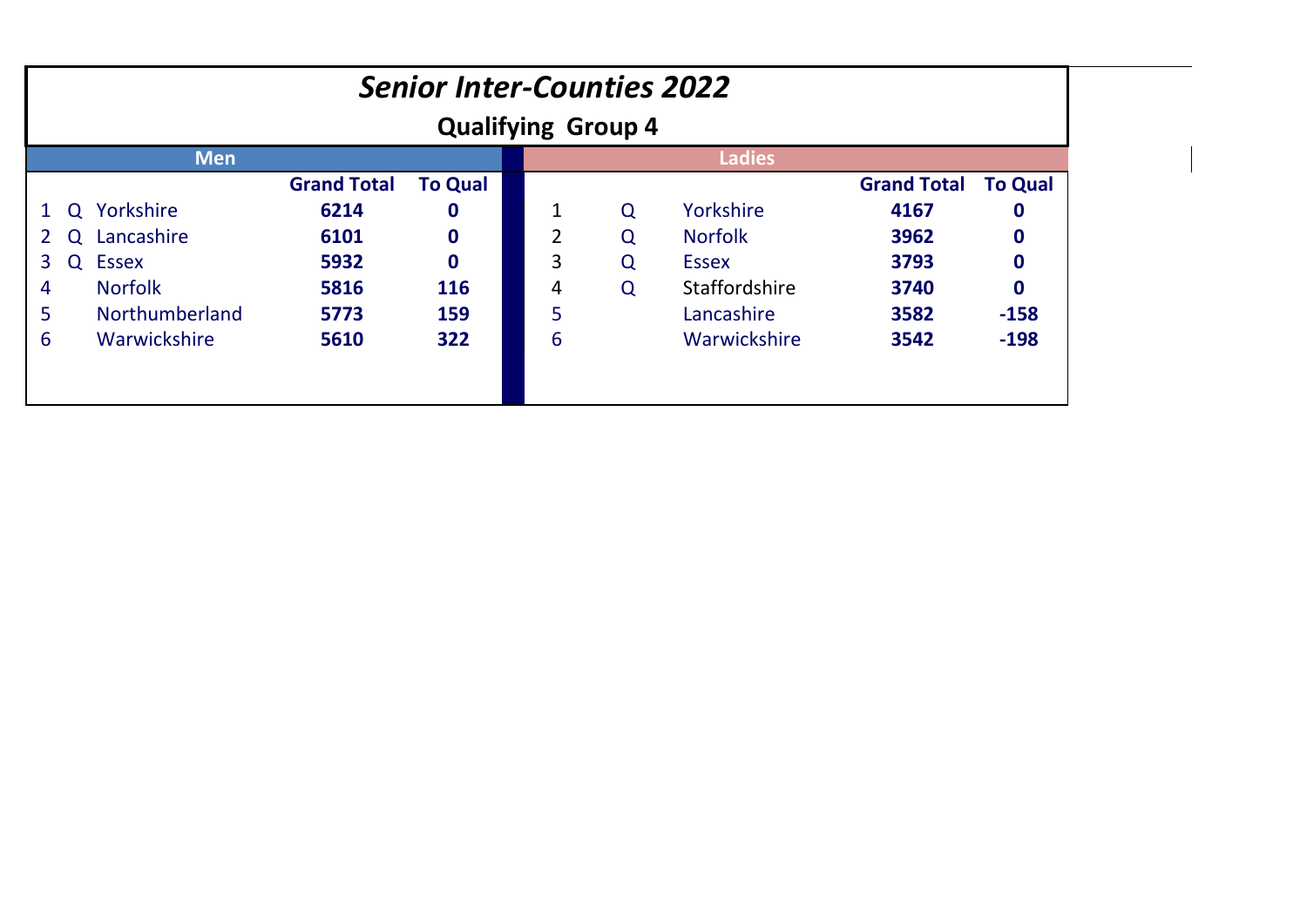|                | Name           | County  |      |     |     |      |                                           |      |                  |       |
|----------------|----------------|---------|------|-----|-----|------|-------------------------------------------|------|------------------|-------|
|                |                |         |      |     |     |      | Game 1 Game 2 Game 3 Game 4 Game 5 Game 6 |      | Total            | Ave   |
| 1 Ralph        | Hughes         |         | 165  | 211 | 206 | 208  | 178                                       | 175  | 1143             | 190.5 |
| 2 Nils         | Hoversholm     |         | 256  | 166 | 186 | 190  | 206                                       | 176  | 1180             | 196.7 |
| 3 Carl         | Vanderhook     |         | 167  | 208 | 183 | 202  | 213                                       | 266  | 1239             | 206.5 |
| 4 Alan         | Smith          |         |      |     |     |      |                                           |      | $\pmb{0}$        |       |
| 5 David        | Coote          |         | 247  | 212 | 175 | 225  | 220                                       | 245  | 1324             | 220.7 |
| 6 Simon        | Cathorne       |         | 180  | 173 | 165 | 178  | 196                                       | 154  | 1046             | 174.3 |
| 7 Mike         | Pray           |         |      |     |     |      |                                           |      | $\pmb{0}$        |       |
| 8 Paul         | O'Kelly        | Essex   |      |     |     |      |                                           |      | $\pmb{0}$        |       |
| 9 Martin       | Payne          |         |      |     |     |      |                                           |      | $\pmb{0}$        |       |
| 10 Jeff        | Arrow          |         |      |     |     |      |                                           |      | 0                |       |
| 11             |                |         |      |     |     |      |                                           |      | $\pmb{0}$        |       |
| 12             |                |         |      |     |     |      |                                           |      | $\pmb{0}$        |       |
| 13             |                |         |      |     |     |      |                                           |      | $\pmb{0}$        |       |
| 14<br>15       |                |         |      |     |     |      |                                           |      | $\pmb{0}$        |       |
|                |                |         |      |     |     |      |                                           |      | $\boldsymbol{0}$ |       |
|                |                | Pinfall | 1015 | 970 | 915 | 1003 | 1013                                      | 1016 | 5932             | 988.7 |
|                |                |         | 1015 | 970 | 915 | 1003 | 1013                                      | 1016 | 5932             |       |
| 1 Sue          | Portsmouth     |         | 143  | 158 | 191 | 125  | 166                                       | 182  | 965              | 160.8 |
| 2 Sheila       | <b>Staines</b> |         | 128  | 150 | 180 | 133  | 162                                       | 185  | 938              | 156.3 |
| 3 Sue          | Morden         |         | 177  | 146 | 169 | 157  | 208                                       | 139  | 996              | 166.0 |
| 4 Linda        | Pray           |         | 171  | 146 | 124 | 161  | 136                                       | 156  | 894              | 149.0 |
| 5 Ruth         | Molineaux      |         |      |     |     |      |                                           |      | $\pmb{0}$        |       |
| 6              |                |         |      |     |     |      |                                           |      | $\pmb{0}$        |       |
| $\overline{7}$ |                |         |      |     |     |      |                                           |      | $\pmb{0}$        |       |
| 8              |                | Essex   |      |     |     |      |                                           |      | $\pmb{0}$        |       |
| 9              |                |         |      |     |     |      |                                           |      | $\pmb{0}$        |       |
| 10             |                |         |      |     |     |      |                                           |      | $\pmb{0}$        |       |
| 11             |                |         |      |     |     |      |                                           |      | $\pmb{0}$        |       |
| 12             |                |         |      |     |     |      |                                           |      | $\pmb{0}$        |       |
| 13             |                |         |      |     |     |      |                                           |      | $\pmb{0}$        |       |
| 14             |                |         |      |     |     |      |                                           |      | $\pmb{0}$        |       |
| 15             |                |         |      |     |     |      |                                           |      | $\pmb{0}$        |       |
|                |                | Pinfall | 619  | 600 | 664 | 576  | 672                                       | 662  | 3793             | 632.2 |
|                |                |         | 619  | 600 | 664 | 576  | 672                                       | 662  | 3793             |       |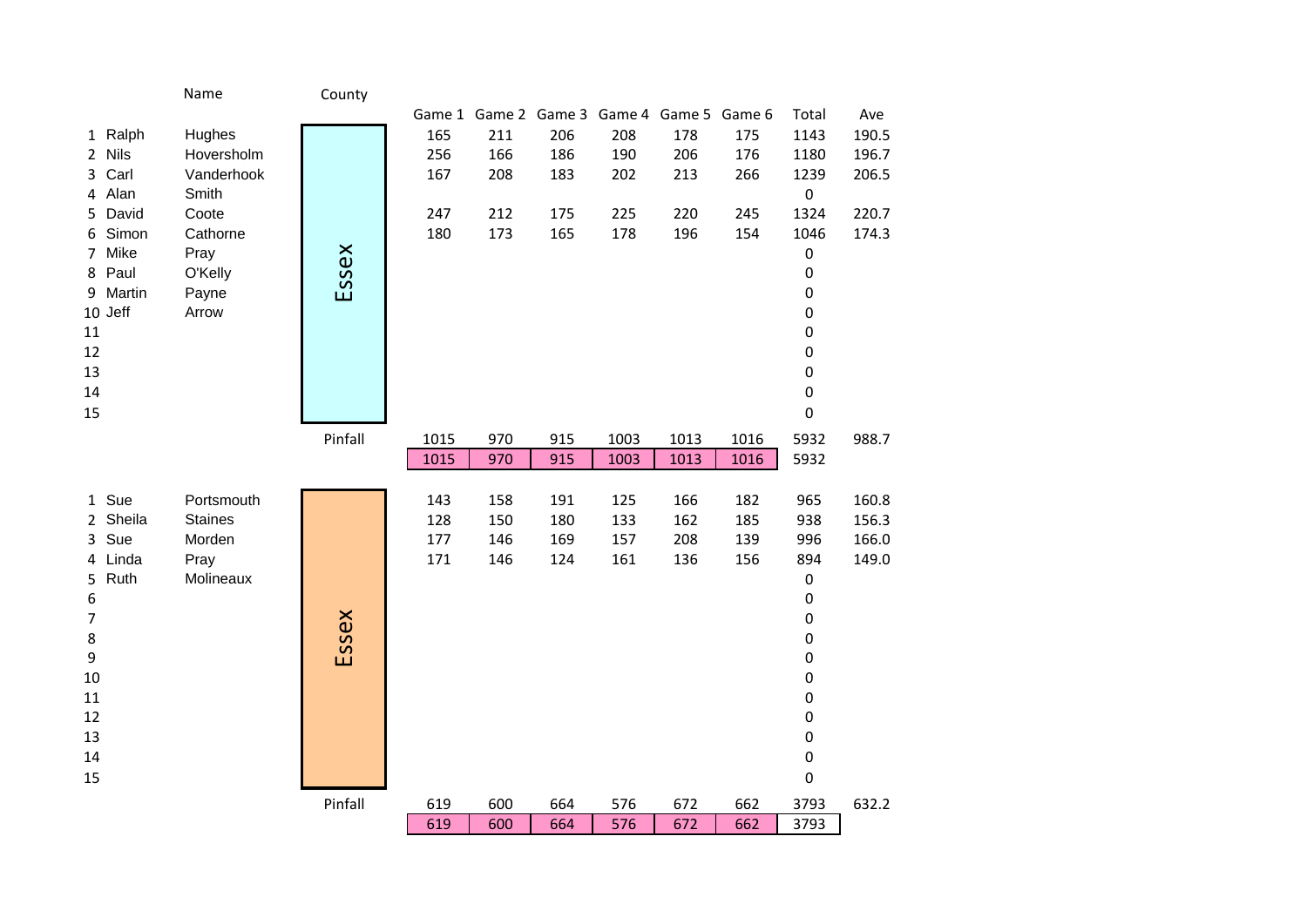|                               | <b>Name</b>              | County     |     |      |      |      |                                           |     |                   |        |
|-------------------------------|--------------------------|------------|-----|------|------|------|-------------------------------------------|-----|-------------------|--------|
|                               |                          |            |     |      |      |      | Game 1 Game 2 Game 3 Game 4 Game 5 Game 6 |     | <b>Total</b>      | Ave    |
| 1 Colin                       | Grose                    |            | 221 | 216  | 231  | 248  | 212                                       | 212 | 1340              | 223.3  |
| 2 Paul                        | <b>Newton</b>            |            |     | 175  |      |      | 219                                       | 181 | 575               | 191.7  |
| 3 Mike                        | <b>Halliwell</b>         |            | 204 | 185  | 224  | 236  | 198                                       | 209 | 1256              | 209.3  |
| Trevor<br>4                   | Lamprell                 |            |     |      | 182  |      |                                           |     | 182               | 182.0  |
| <b>Steve</b><br>5.            | Coates                   |            | 178 | 202  |      | 181  | 208                                       | 168 | 937               | 187.4  |
| 6 Robin                       | Liptrot                  | Lancashire |     |      |      |      |                                           |     | $\pmb{0}$         |        |
| <b>David</b><br>$\mathcal{I}$ | <b>Broomfield</b>        |            | 226 | 246  | 215  | 191  | 216                                       | 215 | 1309              | 218.2  |
| 8 Carl                        | <b>Taylor</b>            |            | 156 |      | 184  | 162  |                                           |     | 502               | 167.3  |
| Jack<br>9                     | <b>Nesbit</b>            |            |     |      |      |      |                                           |     | 0                 |        |
| 10                            |                          |            |     |      |      |      |                                           |     | 0                 |        |
| 11                            |                          |            |     |      |      |      |                                           |     | 0                 |        |
| 12                            |                          |            |     |      |      |      |                                           |     | 0                 |        |
| 13                            |                          |            |     |      |      |      |                                           |     | 0                 |        |
| 14                            |                          |            |     |      |      |      |                                           |     | $\pmb{0}$         |        |
| 15                            |                          |            |     |      |      |      |                                           |     | $\mathbf 0$       |        |
|                               |                          | Pinfall    | 985 | 1024 | 1036 | 1018 | 1053                                      | 985 | 6101              | 1016.8 |
|                               |                          |            | 985 | 1024 | 1036 | 1018 | 1053                                      | 985 | 6101              |        |
|                               |                          |            |     |      |      |      |                                           |     |                   |        |
| 1 Carol                       | <b>Barter</b>            |            | 133 | 149  | 191  | 167  | 142                                       | 181 | 963               | 160.5  |
| 2 Ruth<br>3 Sue               | Rathbone                 |            | 214 | 202  | 150  | 162  | 158                                       | 156 | 1042<br>$\pmb{0}$ | 173.7  |
| 4 Ann                         | Green<br><b>Bancroft</b> |            | 110 | 93   | 124  | 123  | 153                                       | 147 | 750               | 125.0  |
| 5<br>Irene                    | Crabtree                 |            | 167 | 136  | 114  | 147  | 131                                       | 132 | 827               | 137.8  |
| 6                             |                          |            |     |      |      |      |                                           |     | $\pmb{0}$         |        |
| $\overline{7}$                |                          | Lancashire |     |      |      |      |                                           |     | $\mathbf 0$       |        |
| 8                             |                          |            |     |      |      |      |                                           |     | 0                 |        |
| 9                             |                          |            |     |      |      |      |                                           |     | 0                 |        |
| 10                            |                          |            |     |      |      |      |                                           |     | 0                 |        |
| 11                            |                          |            |     |      |      |      |                                           |     | 0                 |        |
| 12                            |                          |            |     |      |      |      |                                           |     | 0                 |        |
| 13                            |                          |            |     |      |      |      |                                           |     | $\pmb{0}$         |        |
| 14                            |                          |            |     |      |      |      |                                           |     | $\pmb{0}$         |        |
| 15                            |                          |            |     |      |      |      |                                           |     | 0                 |        |
|                               |                          | Pinfall    | 624 | 580  | 579  | 599  | 584                                       | 616 | 3582              | 597.0  |
|                               |                          |            | 624 | 580  | 579  | 599  | 584                                       | 616 | 3582              |        |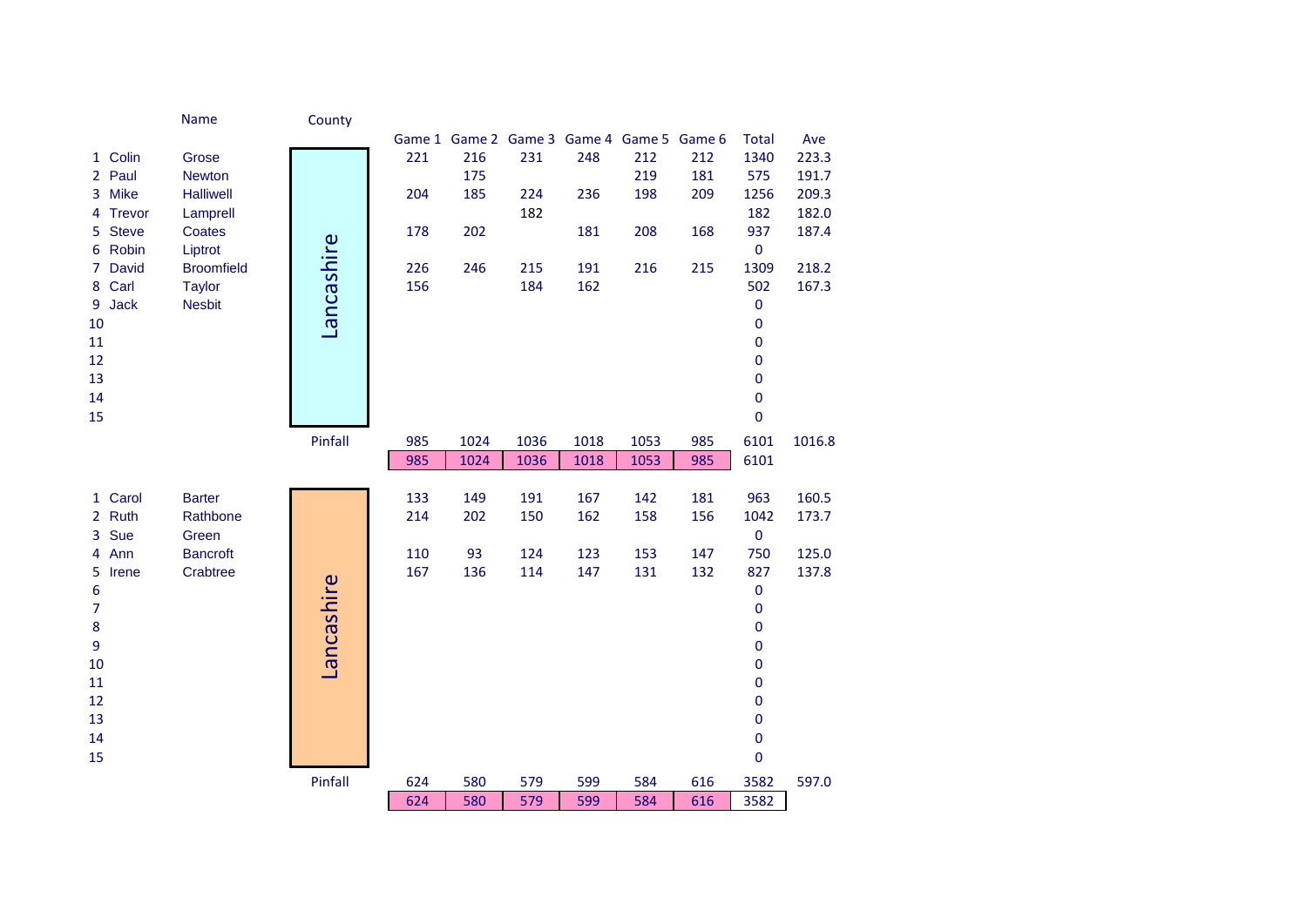|                    | Name           | County  |            |            |            |            |                                           |            |            |       |
|--------------------|----------------|---------|------------|------------|------------|------------|-------------------------------------------|------------|------------|-------|
|                    |                |         |            |            |            |            | Game 1 Game 2 Game 3 Game 4 Game 5 Game 6 |            | Total      | Ave   |
| 1 Kim              | Johnson        |         | 181        |            | 191        | 212        | 176                                       | 213        | 973        | 194.6 |
| 2 Jon              | Greengrass     |         | 192        | 197        | 179        | 194        | 144                                       |            | 906        | 181.2 |
| 3 Mike             | Stephenson     |         |            |            |            |            |                                           |            | $\pmb{0}$  |       |
| 4 Philip           | Punter         |         |            |            |            |            |                                           |            | $\pmb{0}$  |       |
| 5 Mark             | Wills          |         |            |            |            |            |                                           |            | $\pmb{0}$  |       |
| 6 Dave             | Utting         |         | 185        | 185        | 190        | 215        | 223                                       | 200        | 1198       | 199.7 |
| 7 Rod              | Gardner        | Norfolk | 190        | 213        | 170        |            |                                           | 163        | 736        | 184.0 |
| 8 Mark             | Scott          |         |            | 181        | 202        | 201        | 172                                       | 290        | 1046       | 209.2 |
| Gary<br>9          | Fraser         |         | 193        | 181        |            | 192        | 204                                       | 187        | 957        | 191.4 |
| 10 Dave            | North          |         |            |            |            |            |                                           |            | $\pmb{0}$  |       |
| 11                 |                |         |            |            |            |            |                                           |            | $\pmb{0}$  |       |
| 12                 |                |         |            |            |            |            |                                           |            | $\pmb{0}$  |       |
| 13                 |                |         |            |            |            |            |                                           |            | $\pmb{0}$  |       |
| 14                 |                |         |            |            |            |            |                                           |            | $\pmb{0}$  |       |
| 15                 |                |         |            |            |            |            |                                           |            | 0          |       |
|                    |                | Pinfall | 941        | 957        | 932        | 1014       | 919                                       | 1053       | 5816       | 969.3 |
|                    |                |         | 941        | 957        | 932        | 1014       | 919                                       | 1053       | 5816       |       |
|                    |                |         |            |            |            |            |                                           |            |            |       |
| 1 Gaye             | McCully        |         | 195        | 208        | 233        | 200        | 172                                       | 193        | 1201       | 200.2 |
| 2 Julie            | Macinnes       |         | 126        | 147        | 168        | 177        | 173                                       | 153        | 944        | 157.3 |
| 3 Suzanne<br>4 Sue | Benton<br>Cobb |         | 150<br>200 | 146<br>169 | 150<br>148 | 127<br>126 | 131<br>149                                | 157<br>164 | 861<br>956 | 143.5 |
| 5                  |                |         |            |            |            |            |                                           |            | 0          | 159.3 |
| 6                  |                |         |            |            |            |            |                                           |            | $\pmb{0}$  |       |
| $\overline{7}$     |                | Norfolk |            |            |            |            |                                           |            | $\pmb{0}$  |       |
| 8                  |                |         |            |            |            |            |                                           |            | $\pmb{0}$  |       |
| $\boldsymbol{9}$   |                |         |            |            |            |            |                                           |            | $\pmb{0}$  |       |
| 10                 |                |         |            |            |            |            |                                           |            | $\pmb{0}$  |       |
| 11                 |                |         |            |            |            |            |                                           |            | 0          |       |
| 12                 |                |         |            |            |            |            |                                           |            | 0          |       |
| 13                 |                |         |            |            |            |            |                                           |            | $\pmb{0}$  |       |
| 14                 |                |         |            |            |            |            |                                           |            | $\pmb{0}$  |       |
| 15                 |                |         |            |            |            |            |                                           |            | 0          |       |
|                    |                | Pinfall | 671        | 670        | 699        | 630        | 625                                       | 667        | 3962       | 660.3 |
|                    |                |         | 671        | 670        | 699        | 630        | 625                                       | 667        | 3962       |       |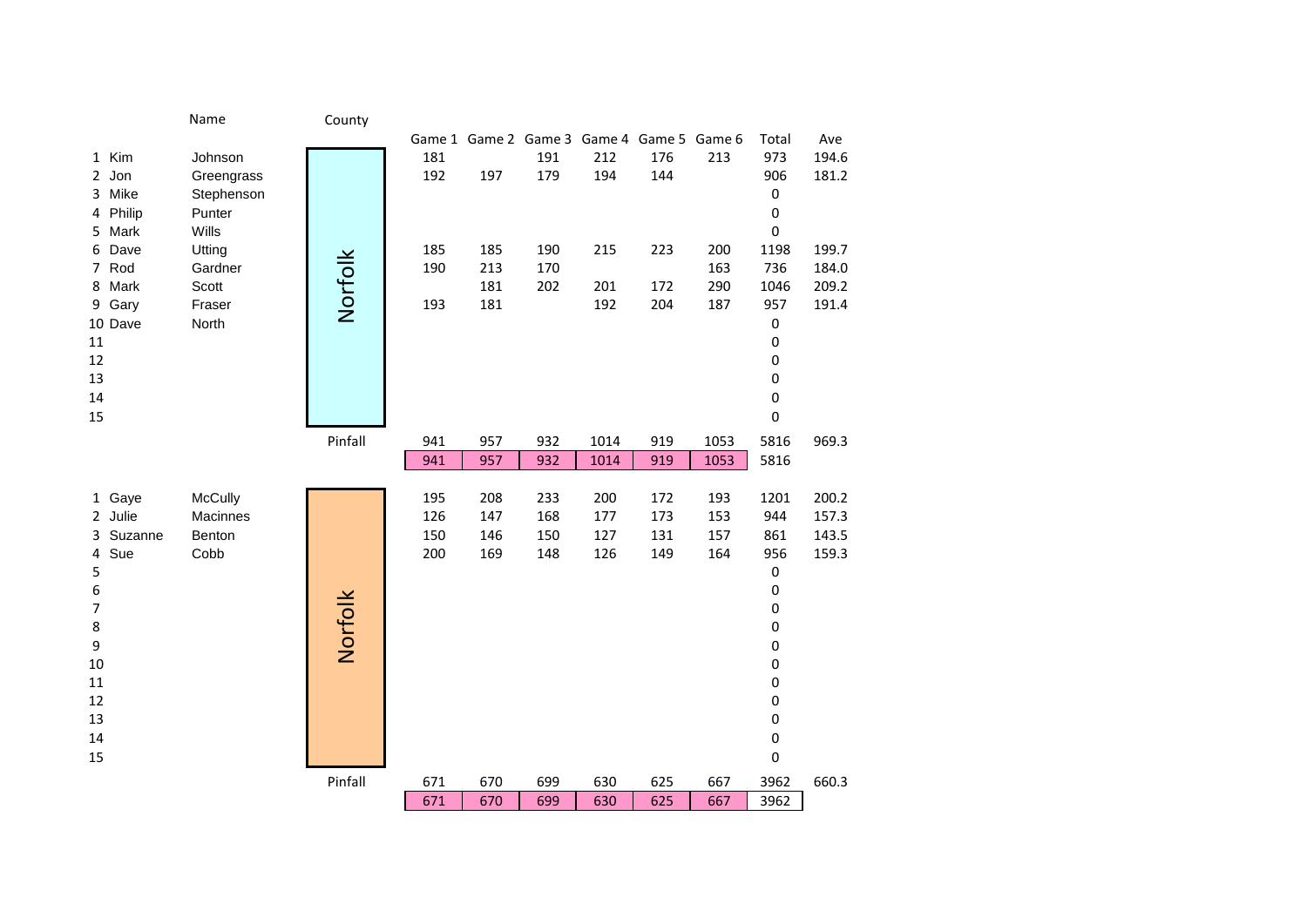|           | Name            | County         |      |                                           |     |     |     |      |           |       |
|-----------|-----------------|----------------|------|-------------------------------------------|-----|-----|-----|------|-----------|-------|
|           |                 |                |      | Game 1 Game 2 Game 3 Game 4 Game 5 Game 6 |     |     |     |      | Total     | Ave   |
| 1 James   | Atkinson        |                | 172  | 219                                       | 269 | 196 | 234 | 226  | 1316      | 219.3 |
| Tony<br>2 | Holmes          |                | 224  | 195                                       | 139 | 201 | 213 | 178  | 1150      | 191.7 |
| 3 John    | <b>Strettle</b> |                | 256  | 168                                       | 181 | 226 | 137 |      | 968       | 193.6 |
| 4 Colin   | Argyle          |                | 219  | 174                                       | 159 | 176 | 223 | 191  | 1142      | 190.3 |
| 5<br>lan  | Wells           |                |      |                                           |     |     |     |      | 0         |       |
| Dave<br>6 | Malpas          |                |      | 156                                       | 136 |     |     | 201  | 493       | 164.3 |
| 7 Mick    | Wilson          |                |      |                                           |     |     |     | 230  | 230       | 230.0 |
| 8<br>lan  | Hayes           |                | 146  |                                           |     | 167 | 161 |      | 474       | 158.0 |
| 9         |                 | Northumberland |      |                                           |     |     |     |      | 0         |       |
| 10        |                 |                |      |                                           |     |     |     |      | 0         |       |
| 11        |                 |                |      |                                           |     |     |     |      | 0         |       |
| 12        |                 |                |      |                                           |     |     |     |      | 0         |       |
| 13        |                 |                |      |                                           |     |     |     |      | 0         |       |
| 14        |                 |                |      |                                           |     |     |     |      | 0         |       |
| 15        |                 |                |      |                                           |     |     |     |      | $\pmb{0}$ |       |
|           |                 | Pinfall        | 1017 | 912                                       | 884 | 966 | 968 | 1026 | 5773      | 962.2 |
|           |                 |                | 1017 | 912                                       | 884 | 966 | 968 | 1026 | 5773      |       |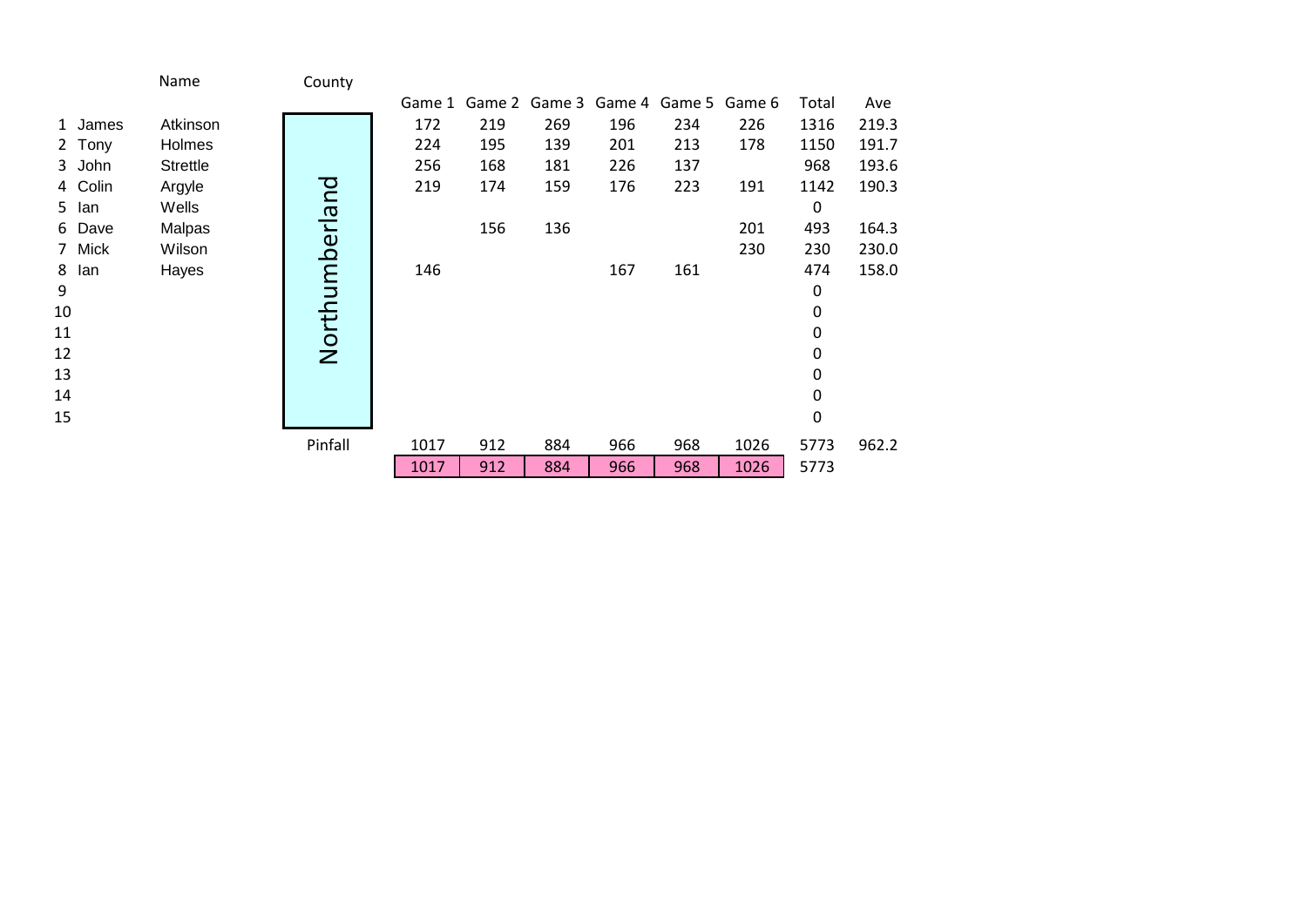|    |          | Name      | County        |     |     |     |                                           |     |     |           |       |
|----|----------|-----------|---------------|-----|-----|-----|-------------------------------------------|-----|-----|-----------|-------|
|    |          |           |               |     |     |     | Game 1 Game 2 Game 3 Game 4 Game 5 Game 6 |     |     | Total     | Ave   |
|    | 1 Kaz    | Barfoot   |               | 149 |     | 171 | 160                                       | 106 |     | 586       | 146.5 |
|    | 2 Brenda | Pratt     |               | 162 | 133 |     | 146                                       |     | 157 | 598       | 149.5 |
|    | 3 Julie  | Pritchard |               | 171 | 156 | 200 | 163                                       | 135 | 165 | 990       | 165.0 |
|    | 4 Diane  | Johnson   |               | 160 | 161 | 152 |                                           | 171 | 199 | 843       | 168.6 |
|    | 5 Erica  | Gardner   |               |     | 148 | 165 | 167                                       | 135 | 108 | 723       | 144.6 |
| 6  |          |           | Staffordshire |     |     |     |                                           |     |     | 0         |       |
| 7  |          |           |               |     |     |     |                                           |     |     | $\pmb{0}$ |       |
| 8  |          |           |               |     |     |     |                                           |     |     | 0         |       |
| 9  |          |           |               |     |     |     |                                           |     |     | 0         |       |
| 10 |          |           |               |     |     |     |                                           |     |     | 0         |       |
| 11 |          |           |               |     |     |     |                                           |     |     | 0         |       |
| 12 |          |           |               |     |     |     |                                           |     |     | 0         |       |
| 13 |          |           |               |     |     |     |                                           |     |     | 0         |       |
| 14 |          |           |               |     |     |     |                                           |     |     | 0         |       |
| 15 |          |           |               |     |     |     |                                           |     |     | 0         |       |
|    |          |           | Pinfall       | 642 | 598 | 688 | 636                                       | 547 | 629 | 3740      | 623.3 |
|    |          |           |               | 642 | 598 | 688 | 636                                       | 547 | 629 | 3740      |       |
|    |          |           |               |     |     |     |                                           |     |     |           |       |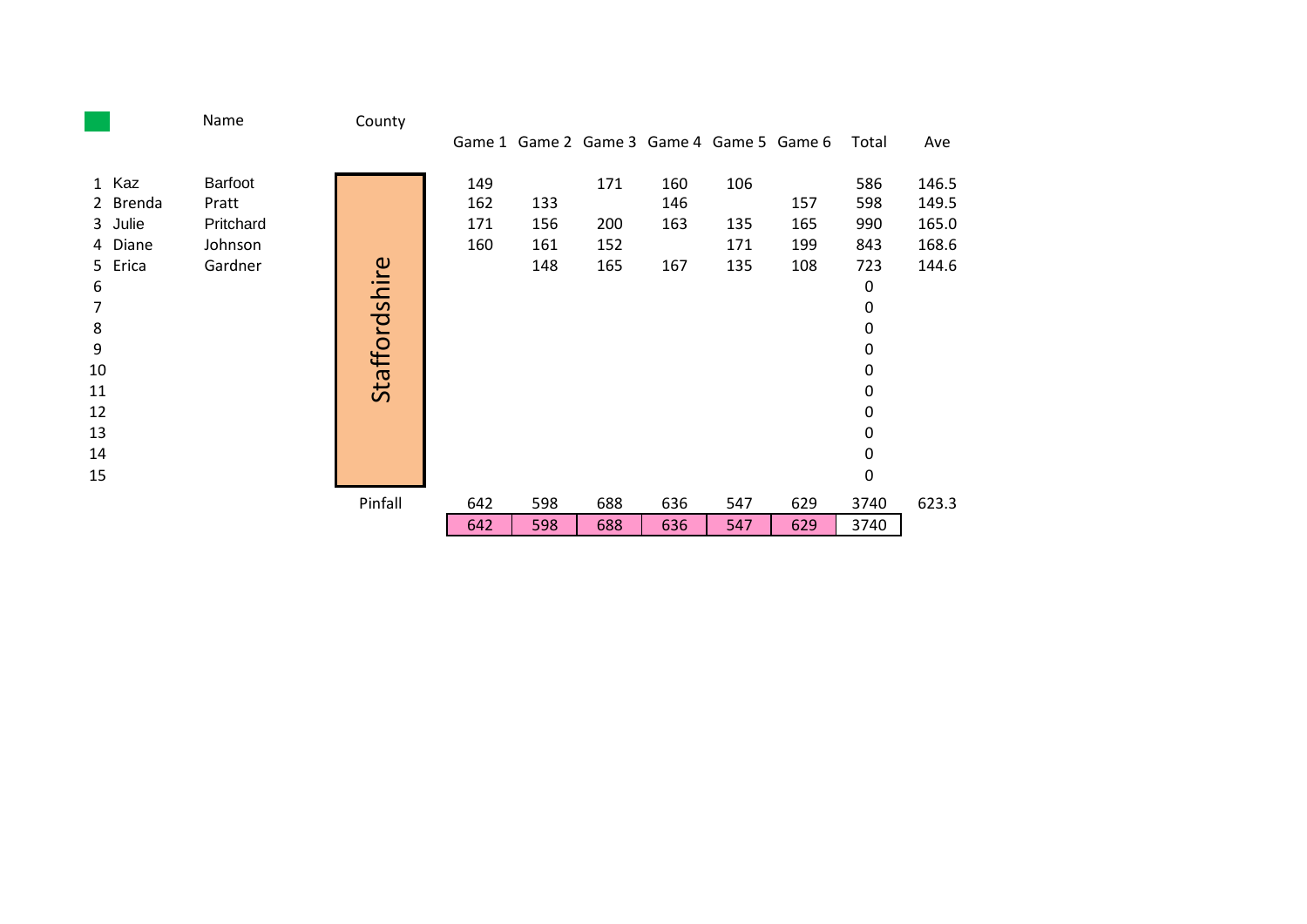|                       | Name            | County       |     |                                           |     |     |     |     |                |       |
|-----------------------|-----------------|--------------|-----|-------------------------------------------|-----|-----|-----|-----|----------------|-------|
|                       |                 |              |     | Game 1 Game 2 Game 3 Game 4 Game 5 Game 6 |     |     |     |     | Total          | Ave   |
| 1 Steve               | <b>Bose</b>     |              | 149 |                                           | 182 | 172 | 212 | 216 | 931            | 186.2 |
| 2 Jeff                | Gilbert         |              | 182 | 173                                       | 195 | 159 |     |     | 709            | 177.3 |
| Tony<br>3             | <b>Brittain</b> |              |     |                                           |     |     |     |     | $\mathbf 0$    |       |
| Phil<br>4             | Long            |              |     |                                           |     |     |     |     | 0              |       |
| 5<br>lan              | <b>Buckland</b> | Warwickshire |     |                                           |     |     |     |     | $\mathbf 0$    |       |
| Steve<br>6            | Donowski        |              | 185 | 164                                       | 203 | 236 | 198 | 177 | 1163           | 193.8 |
| Lol<br>$\overline{7}$ | Ellis           |              | 190 | 225                                       | 201 | 187 | 189 | 225 | 1217           | 202.8 |
| Scott<br>8            | Dangerfield     |              |     | 135                                       |     |     | 221 | 148 | 504            | 168.0 |
| <b>Brian</b><br>9     | Ashman          |              |     |                                           | 168 |     | 174 | 214 | 556            | 185.3 |
| 10 Cliff              | Greaves         |              |     |                                           |     |     |     |     | $\pmb{0}$      |       |
| 11 Stuart             | Harris          |              |     |                                           |     |     |     |     | $\pmb{0}$      |       |
| 12 Steve              | Winterburn      |              | 214 | 157                                       |     | 159 |     |     | 530            | 176.7 |
| 13                    |                 |              |     |                                           |     |     |     |     | $\pmb{0}$      |       |
| 14                    |                 |              |     |                                           |     |     |     |     | $\pmb{0}$      |       |
| 15                    |                 |              |     |                                           |     |     |     |     | 0              |       |
|                       |                 | Pinfall      | 920 | 854                                       | 949 | 913 | 994 | 980 | 5610           | 935.0 |
|                       |                 |              | 920 | 854                                       | 949 | 913 | 994 | 980 | 5610           |       |
|                       |                 |              |     |                                           |     |     |     |     |                |       |
| 1 Sandra              | <b>Boswell</b>  |              | 144 | 146                                       | 172 | 139 | 190 | 191 | 982            | 163.7 |
| 2 Maggie              | English         |              | 125 | 135                                       | 141 | 129 | 178 | 150 | 858            | 143.0 |
| 3 Tina                | Taylor          |              | 132 | 121                                       | 161 | 169 | 143 | 121 | 847            | 141.2 |
| Linda<br>4            | <b>Buckland</b> |              |     |                                           |     |     |     |     | $\pmb{0}$      |       |
| Jill<br>5             | Winterburn      |              | 141 | 145                                       | 162 | 106 | 163 | 138 | 855            | 142.5 |
| 6<br>$\overline{7}$   |                 | Warwickshire |     |                                           |     |     |     |     | $\pmb{0}$<br>0 |       |
| 8                     |                 |              |     |                                           |     |     |     |     | 0              |       |
| 9                     |                 |              |     |                                           |     |     |     |     | 0              |       |
| 10                    |                 |              |     |                                           |     |     |     |     | 0              |       |
| 11                    |                 |              |     |                                           |     |     |     |     | 0              |       |
| 12                    |                 |              |     |                                           |     |     |     |     | 0              |       |
| 13                    |                 |              |     |                                           |     |     |     |     | 0              |       |
| 14                    |                 |              |     |                                           |     |     |     |     | 0              |       |
| 15                    |                 |              |     |                                           |     |     |     |     | 0              |       |
|                       |                 | Pinfall      | 542 | 547                                       | 636 | 543 | 674 | 600 | 3542           | 590.3 |
|                       |                 |              | 542 | 547                                       | 636 | 543 | 674 | 600 | 3542           |       |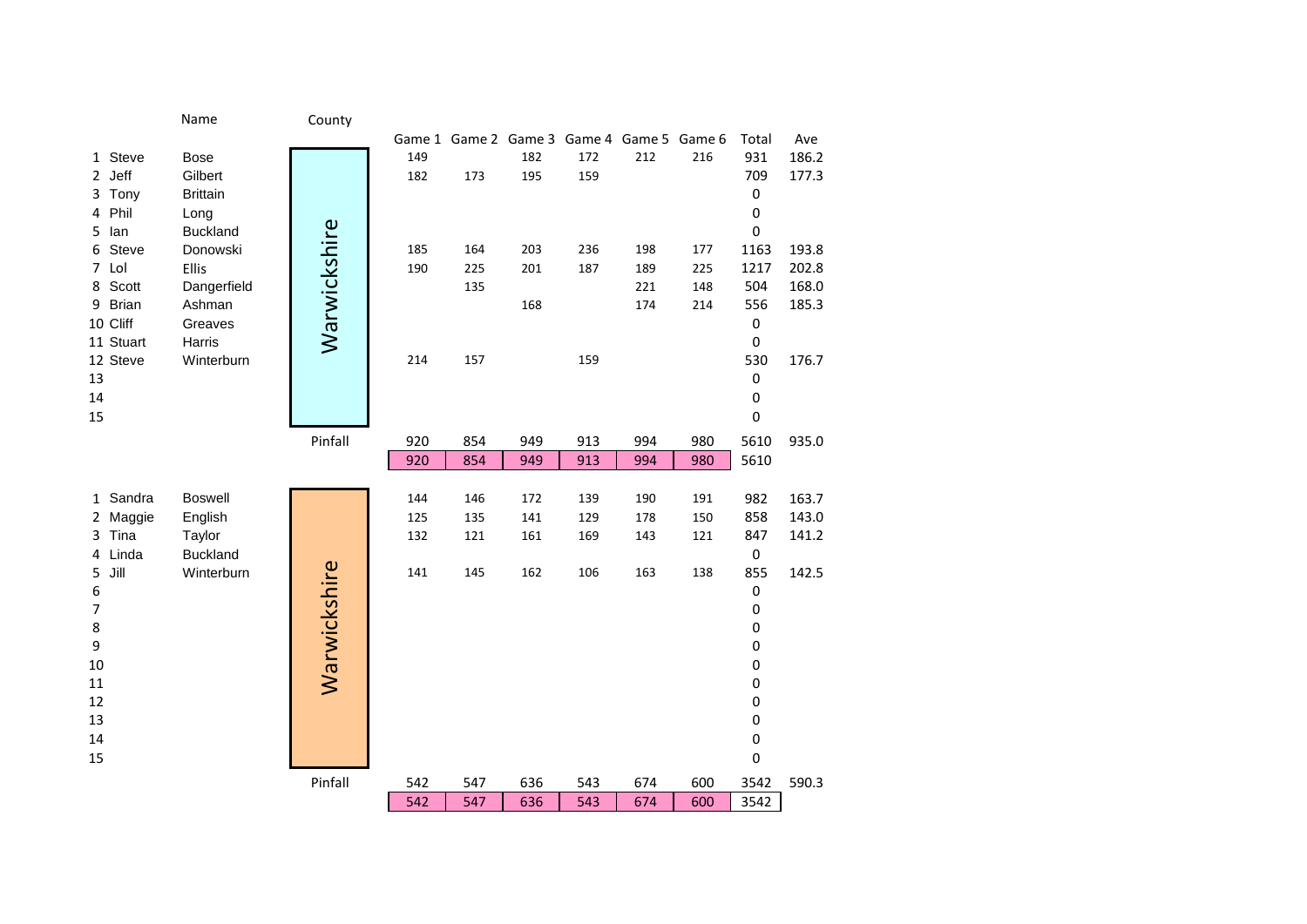|                |               | Name           | County    |      |     |                                           |      |      |      |
|----------------|---------------|----------------|-----------|------|-----|-------------------------------------------|------|------|------|
|                |               |                |           |      |     | Game 1 Game 2 Game 3 Game 4 Game 5 Game 6 |      |      |      |
|                | 1 Gary        | <b>Barlow</b>  |           | 276  | 231 | 235                                       | 200  | 247  | 246  |
| $2^{\circ}$    | Simon         | Haigh          |           | 218  | 192 | 156                                       |      |      |      |
|                | 3 Alan        | <b>Bennett</b> |           |      |     |                                           |      |      |      |
| 4              | <b>Stuart</b> | England        |           |      |     |                                           |      |      |      |
|                | 5 Ron         | Oldfield       |           | 182  |     | 181                                       | 215  | 212  |      |
|                | 6 Michael     | <b>Didur</b>   | Yorkshire |      |     |                                           |      |      |      |
|                | 7 Al          | <b>Jenkins</b> |           |      |     |                                           |      |      |      |
|                | 8 Greg        | <b>Belton</b>  |           |      | 177 |                                           |      | 207  | 171  |
|                | 9 Graham      | Hepworth       |           | 192  | 223 | 244                                       | 246  | 201  | 177  |
|                | 10 Frank      | Lindsay        |           | 180  |     | 206                                       | 224  | 215  | 234  |
|                | 11 Thomas     | Walsh          |           |      |     |                                           |      |      |      |
|                | 12 Gerry      | Armitage       |           |      |     |                                           |      |      |      |
|                | 13 Jack       | <b>Smith</b>   |           |      | 173 |                                           | 168  |      | 185  |
|                | 14 Andy       | Clough         |           |      |     |                                           |      |      |      |
|                | 15 Steven     | Laycock        |           |      |     |                                           |      |      |      |
|                |               |                | Pinfall   | 1048 | 996 | 1022                                      | 1053 | 1082 | 1013 |
|                |               |                |           | 1048 | 996 | 1022                                      | 1053 | 1082 | 1013 |
|                |               |                |           |      |     |                                           |      |      |      |
|                | 1 Helen       | Caton          |           | 190  | 172 | 179                                       | 190  | 213  | 226  |
|                | 2 Carole      | Orange         |           | 180  | 149 | 195                                       | 188  | 178  | 175  |
|                | 3 Jan         | <b>Baines</b>  |           | 100  |     | 139                                       | 151  | 185  | 129  |
|                | 4 Carol       | <b>Bruce</b>   |           |      |     |                                           |      |      |      |
| 5              | <b>Sally</b>  | <b>Thorley</b> |           | 195  | 160 | 168                                       | 233  | 161  | 178  |
|                | 6 Carol       | <b>Rowley</b>  |           |      | 133 |                                           |      |      |      |
| $\overline{7}$ | Janet         | <b>Didur</b>   |           |      |     |                                           |      |      |      |
| 8              |               |                |           |      |     |                                           |      |      |      |
| 9              |               |                | Yorkshire |      |     |                                           |      |      |      |
| 10             |               |                |           |      |     |                                           |      |      |      |
| 11             |               |                |           |      |     |                                           |      |      |      |
| 12             |               |                |           |      |     |                                           |      |      |      |
| 13             |               |                |           |      |     |                                           |      |      |      |
| 14             |               |                |           |      |     |                                           |      |      |      |
| 15             |               |                |           |      |     |                                           |      |      |      |
|                |               |                | Pinfall   | 665  | 614 | 681                                       | 762  | 737  | 708  |
|                |               |                |           | 665  | 614 | 681                                       | 762  | 737  | 708  |